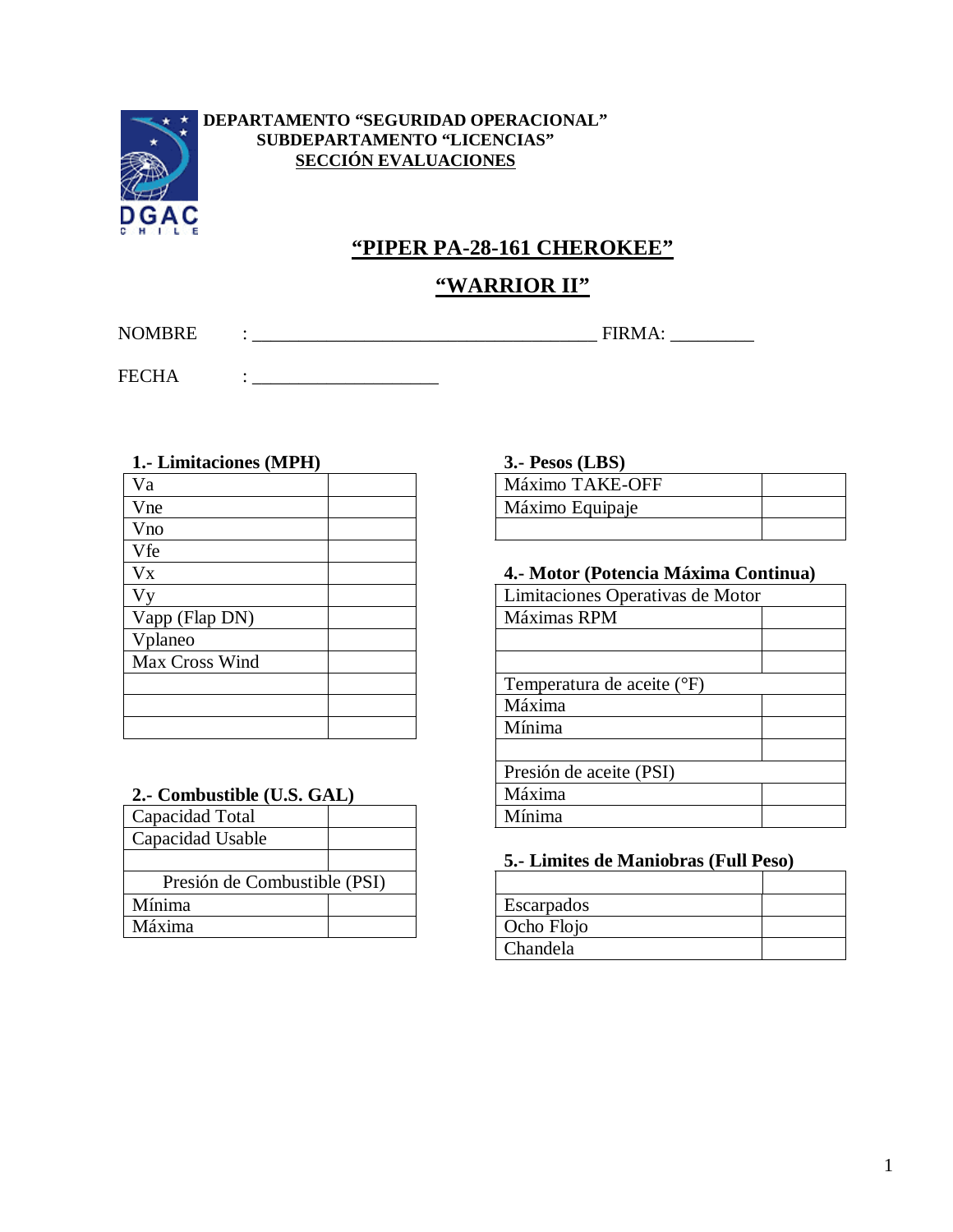#### **B.- Procedimientos de Emergencia**

#### **1.- FALLA MOTOR DURANTE EL DESPEGUE**

**a.- Pista Suficiente para aterrizar**

Land \_\_\_\_\_\_\_\_\_\_\_\_\_\_\_\_\_\_\_\_\_\_\_\_\_\_\_\_

## **b.- Pista Insuficiente para aterrizar**

Airspeed

Turn \_\_\_\_\_\_\_\_\_\_\_\_\_\_\_\_\_\_\_\_\_\_\_\_\_\_\_\_\_\_\_\_\_\_\_

Flaps \_\_\_\_\_\_\_\_\_\_\_\_\_\_\_\_\_\_\_\_\_\_\_\_\_\_\_\_

## **2.- FALLA MOTOR EN VUELO**

Fuel selector

Electric fuel pump

Mixture <u>\_\_\_\_\_\_\_\_\_\_\_\_\_\_\_\_\_\_\_\_\_\_\_\_\_\_\_\_\_\_\_\_\_\_</u>

Carburetor heat

Engine gauges

Primer <u>\_\_\_\_\_\_\_\_\_\_\_\_\_\_\_\_\_\_\_\_\_\_\_\_\_\_\_\_\_\_\_\_\_</u>

If no fuel pressure is indicated. Tank selector position

When power is restored: Carburetor heat

Electric fuel pump

If power is not restored Power off landing Trim <u>\_\_\_\_\_\_\_\_\_\_\_\_\_\_\_\_\_\_\_\_\_\_\_\_\_\_\_\_\_\_\_\_\_\_\_</u>